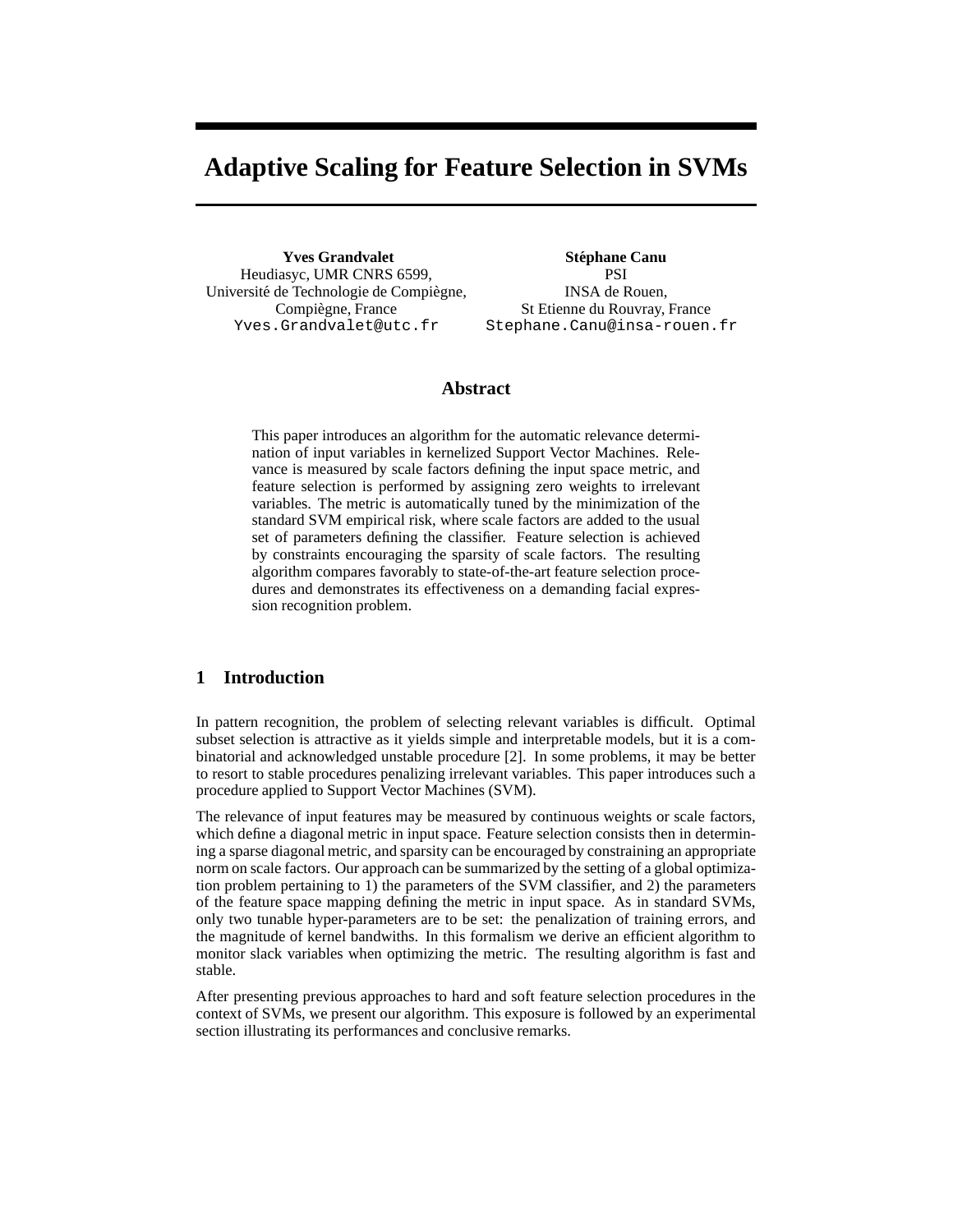## **2 Feature Selection via adaptive scaling**

Scaling is a usual preprocessing step, which has important outcomes in many classification methods including SVM classifiers [9, 3]. It is defined by a linear transformation within the input space:  $\tilde{\mathbf{x}} = \Sigma \mathbf{x}$ , where  $\Sigma = \text{diag}(\boldsymbol{\sigma})$  is a diagonal matrix  $\Sigma_{kk'} = \sigma_k \delta_{kk'}$  of scale factors.

Adaptive scaling consists in letting  $\sigma$  to be adapted during the estimation process with the explicit aim of achieving a better recognition rate. For kernel classifiers,  $\sigma$  is a set of hyperparameters of the learning process. According to the structural risk minimization principle [8],  $\sigma$  can be tuned in two ways:

- 1. estimate the parameters of classifier  $f$  by empirical risk minimization for several values of  $\{\sigma_k\}_{k=1}^d$  to produce a structure of classifiers  $f_{\sigma}$  multi-indexed by  $\{\sigma_k\}_{k=1}^d$ . Select one element of the structure by finding the set  $\{\sigma_k\}_{k=1}^d$  minimizing some estimate of generalization error.
- 2. estimate the parameters of classifier f and the hyper-parameters  $\{\sigma_k\}_{k=1}^d$  by empirical risk minimization, while a second level hyper-parameter, say  $\sigma_0$ , constrains  $\{\sigma_k\}_{k=1}^d$  in order to avoid overfitting. This procedure produces a structure of classifiers indexed by  $\sigma_0$ , whose value is computed by minimizing some estimate of generalization error.

The usual paradigm consists in computing the estimate of generalization error for regularly spaced hyper-parameter values and picking the best solution among all trials. Hence, the first approach requires intensive computation, since the trials should be completed over a d-dimensional grid over  $\sigma_k$  values.

Several authors suggested to address this problem by optimizing an estimate of generalization error with respect to the hyper-parameters. For SVM classifiers, Cristianini *et al.* [4] first proposed to apply an iterative optimization scheme to estimate a single kernel width hyper-parameter. Weston *et al.* [9] and Chapelle *et al.* [3] generalized this approach to multiple hyper-parameters in order to perform adaptive scaling and variable selection.

The experimental results in [9, 3] show the benefits of this optimization. However, relying on the optimization of generalization error estimates over many hyper-parameters is hazardous. Once optimized, the unbiased estimates become down-biased, and the bounds provided by VC-theory usually hold for kernels defined *a priori* (see the proviso on the radius/margin bound in [8]). Optimizing these criteria may thus result in overfitting.

In the second solution considered here, the estimate of generalization error is minimized with respect to  $\sigma_0$ , a single (second level) hyper-parameter, which constrains  $\{\sigma_k\}_{k=1}^d$ . The role of this constraint is twofold: control the complexity of the classifier, and encourage variable selection in input space. This approach is related to some successful soft-selection procedures, such as lasso and bridge [5] in the frequentist framework and Automatic Relevance Determination (ARD) [7] in the Bayesian framework. Note that this type of optimization procedure has been proposed for linear SVM in both frequentist [1] and Bayesian frameworks [6]. Our method generalizes this approach to nonlinear SVM.

## **3 Algorithm**

#### **3.1 Support Vector Machines**

The decision function provided by SVM is  $sign(f_{\sigma}(x))$ , where function  $f_{\sigma}$  is defined as:

$$
f_{\boldsymbol{\sigma}}(\mathbf{x}) = \mathbf{w}^{\top} \boldsymbol{\phi}_{\boldsymbol{\sigma}}(\mathbf{x}) + b = \sum_{i} y_i \alpha_i K_{\boldsymbol{\sigma}}(\mathbf{x}_i, \mathbf{x}) + b \quad , \tag{1}
$$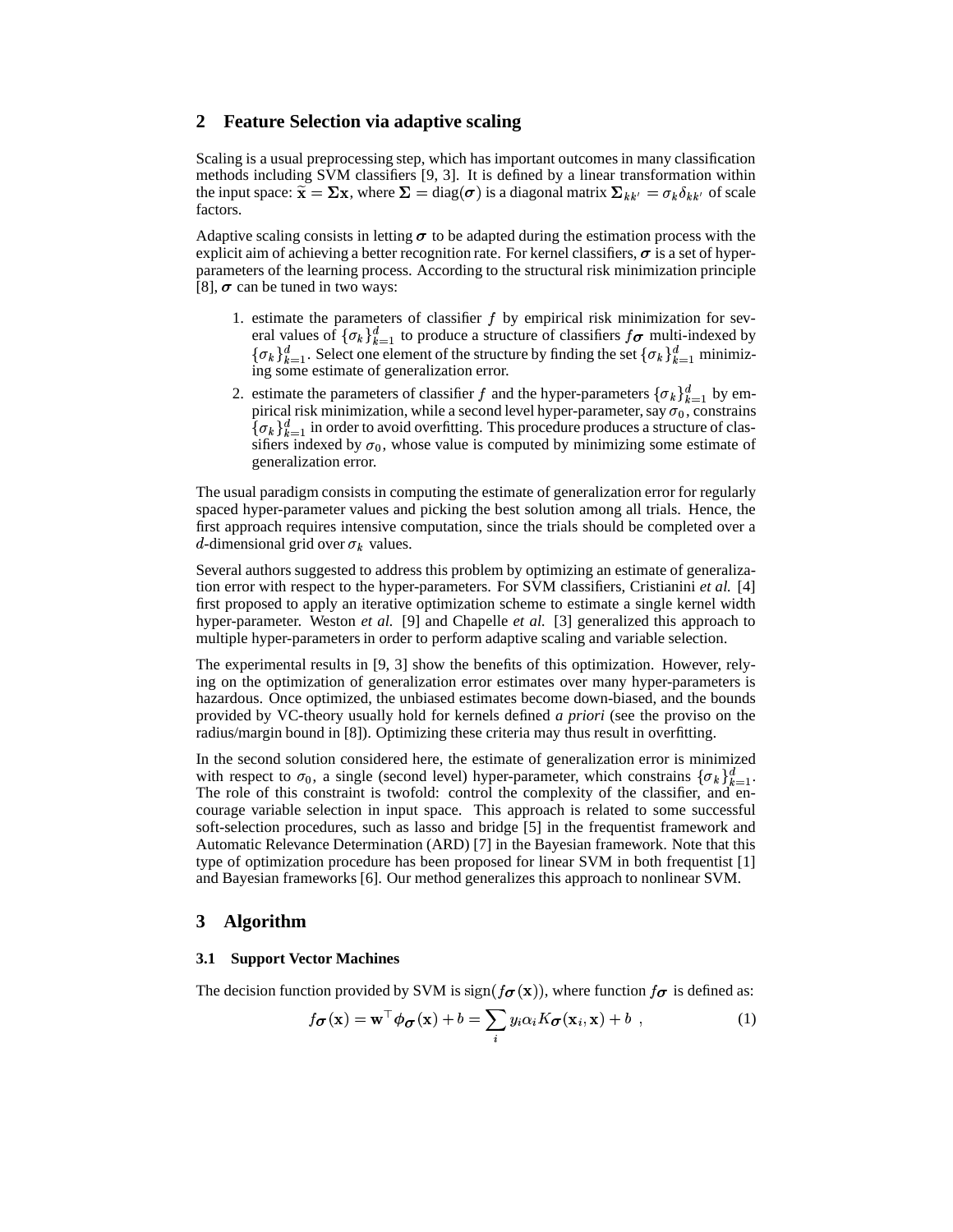where the parameters  $(w, b)$  are obtained by solving the following optimization problem:

$$
\begin{cases}\n\min_{\mathbf{w},b,\boldsymbol{\xi}} \quad \frac{1}{2} \mathbf{w}^{\top} \mathbf{w} + C \sum_{i=1}^{n} \xi_{i} \\
\text{subject to} \quad y_{i}(\mathbf{w}^{\top} \boldsymbol{\phi}_{\boldsymbol{\sigma}}(\mathbf{x}_{i}) + b) \ge 1 - \xi_{i} \quad i = 1, ..., n \\
\xi_{i} \ge 0\n\end{cases} (2)
$$

with  $\phi_{\sigma}(x)$  defined as  $\phi(\Sigma x)$ . In this problem setting, C and the parameters  $\sigma$  of the feature space mapping (typically a kernel bandwidth) are tunable hyper-parameters which need to be determined by the user.

#### **3.2 A global optimization problem**

In [9, 3], adaptive scaling is performed by iteratively finding the parameters  $(w, b)$  of the SVM classifier  $f_{\sigma}$  for a fixed value of  $\sigma = {\{\sigma_k\}}_{k=1}^d$  and minimizing a bound on the esti-S VM classifier  $j\sigma$  for a fixed value of  $\sigma = \{o_{k} \}_{k=1}^{\infty}$  and imminimizing a bound on the est-<br>mate of generalization error with respect to hyper-parameters  $(\{\sigma_k\}_{k=1}^{\infty}, C)$ . The algorithm minimizes 1) the SVM empirical criterion with respect to parameters and 2) an estimate of generalization error with respect to hyper-parameters.

In the present approach, we avoid the enlargement of the set of hyper-parameters by letting  $\{\sigma_k\}_{k=1}^d$  to be standard parameters of the classifier. Complexity is controlled by C and by constraining the magnitude of  $\sigma$ . The latter defines the single hyper-parameter of the learning process related to scaling variables. The learning criterion is defined as follows:

$$
\begin{cases}\n\min_{\boldsymbol{\sigma}} \min_{\mathbf{w},b,\boldsymbol{\xi}} \quad \frac{1}{2} \mathbf{w}^{\top} \mathbf{w} + C \sum_{i=1}^{n} \xi_{i} \\
\text{subject to} \quad y_{i} (\mathbf{w}^{\top} \boldsymbol{\phi}_{\boldsymbol{\sigma}}(\mathbf{x}_{i}) + b) \ge 1 - \xi_{i} \quad i = 1, ..., n \\
\xi_{i} \ge 0 \qquad i = 1, ..., n \\
\frac{1}{d} \sum_{k=1}^{d} \sigma_{k}^{p} = \sigma_{0}^{p} \\
\sigma_{k} \ge 0 \qquad k = 1, ..., d\n\end{cases}
$$
\n(3)

Like in standard SVM classification, the minimization of an estimate of generalization error is postponed to a later step, which consists in picking the best solution among all trials on the two dimensional grid of hyper-parameters  $(\sigma_0, C)$ .

In (3), the constraint on  $\sigma$  should favor sparse solutions. To allow  $\sigma_k$  to go to zero, p should be positive. To encourage sparsity, zeroing a small  $\sigma_k$  should allow a high increase of  $\sigma_l$ ,  $l \neq k$ , hence p should be small. In the limit of  $p \to 0$ , the constraint counts the number of non-zero scale parameters, resulting in a hard selection procedure. This choice might seem appropriate for our purpose, but it amounts to attempt to solve a highly non-convex optimization problem, where the number of local minima grows exponentially with the input dimension d. To avoid this problem, we suggest to use  $p = 2$ , which is the smallest value for which the problem is convex with the linear mapping  $\phi_{\sigma}(x) = \Sigma x$ . Indeed, for linear kernels, the constraint on  $\sigma$  amounts to minimize the standard SVM criterion where the penalization on the  $\ell^2$  norm is replaced by the penalization of the  $\ell^{\frac{1}{p+2}}$  norm. Hence, setting  $p = 2$  provides the solution of the  $\ell^1$  SVM classifier described in [1]. For non-linear kernels however, the two solutions differ notably since the present algorithm modifies the metric in input space, while the  $\ell^1$  SVM classifier modifies the metric in feature space. Finally, note that unicity can be guaranteed for  $p = 2$  and Gaussian kernels with large bandwidths ( $\sigma_0 \rightarrow 0$ ).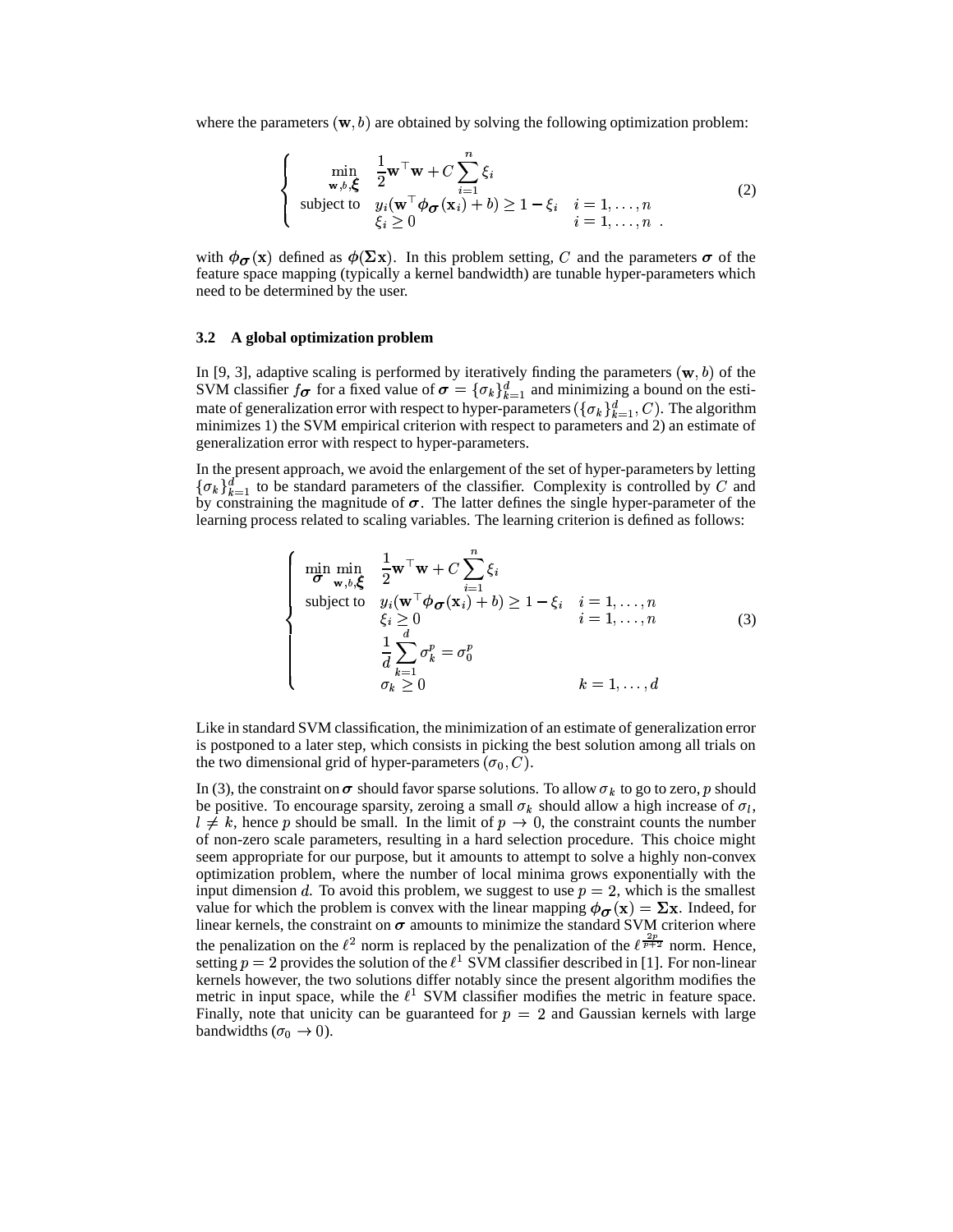#### **3.3 An alternated optimization scheme**

Problem (3) is complex; we propose to solve iteratively a series of simplier problems. The function f is first optimized with respect to parameters  $(w, b)$  for a fixed mapping  $\phi_{\sigma}$  (standard SVM problem). Then, the parameters  $\sigma$  of the feature space mapping are optimized while some characteristics of  $f$  are kept fixed: At step  $s$ , starting from a given <sup>(s)</sup> value, the optimal  $(\widehat{\mathbf{w}}(\sigma^{(s)}), \widehat{b}(\sigma^{(s)}))$  a . . .  $\cdots$ . . . . . .  $v(\theta \setminus \theta)$  are comp  $\sigma^{(s)}$ )) are computed. Then  $\sigma^{(s+1)}$  is determined by a descent algorithm.

In this scheme,  $(\widehat{\mathbf{w}}(\boldsymbol{\sigma}^{(s)}), b(\boldsymbol{\sigma}^{(s)}))$  a . . .  $9.00 \leq 71$  are comp  $($ <sup>(s)</sup>)) are computed by solving the standard quadratic optimization problem (2). Our implementation, based on an interior point method, will not be detailed here. Several SVM retraining are necessary, but they are faster than the usual training since the algorithm is initialized appropriately with the solutions of the preceding round.

For solving the minimization problem with respect to  $\sigma$ , we use a reduced conjugate gradient technique. The optimization problem was simplified by assuming that some of the other variables are fixed. We tried several versions: 1) w fixed; 2) Lagrange multipliers  $\alpha$  fixed; 3) set of support vectors fixed. For the three versions, the optimal value of  $b$ , or at least the optimal value of the slack variables  $\xi$  can be obtained by solving a linear program, whose optimum is computed directly (in a single iteration). We do not detail our first version here, since the two last ones performed much better. The main steps of the two last versions are sketched below.

#### **3.4 Sclaling parameters update**

Starting from an initial solution  $(\sigma, w(\sigma), b(\sigma))$ , our goal is to update  $\sigma$  by solving a simple intermediate problem providing an improved solution to the global problem (3). We first assume that the Lagrange multipliers  $\alpha$  defining w are not affected by  $\sigma$  updates, so that **w** is defined as  $\mathbf{w} = \sum_{j=1}^{n} \alpha_j y_j \phi_c$ ge muiupners  $\alpha$  defining w<br>  $\alpha_i^{\text{max}} = \alpha_i y_i \phi_{\sigma}(\mathbf{x}_i)$ .  $\mathbf{x}$  defin<br>  $\mathbf{a}$ ).

Regarding problem (3), w is sub-optimal when  $\sigma$  varies; nevertheless w is guaranteed to be an admissible solution. Hence, we minimize an upper bound of the original primal cost which guarantees that any admissible update (providing a decrease of the cost) of the intermediate problem will provide a decrease of the cost of the original problem.

The intermediate optimization problem is stated as follows:

$$
\begin{cases}\n\min_{\boldsymbol{\sigma},b,\boldsymbol{\xi}} & \frac{1}{2} \sum_{i,j} \alpha_i \alpha_j y_i y_j K_{\boldsymbol{\sigma}}(\mathbf{x}_i, \mathbf{x}_j) + C \sum_{i=1}^n \xi_i \\
\text{subject to} & y_i \left( \sum_{i,j} \alpha_j y_j K_{\boldsymbol{\sigma}}(\mathbf{x}_i, \mathbf{x}_j) + b \right) \ge 1 - \xi_i \quad i = 1, ..., n \\
&\xi_i \ge 0 & i = 1, ..., n \\
\frac{1}{d} \sum_{k=1}^d \sigma_k^p = \sigma_0^p \\
&\sigma_k \ge 0 & k = 1, ..., d\n\end{cases} \tag{4}
$$

Solving this problem is still difficult since the cost is a complex non-linear function of scale factors. Hence, as stated above,  $\sigma$  will be updated by a descent algorithm. The latter requires the evaluation of the cost and its gradient with respect to  $\sigma$ . In particular, this requires the evaluation of the cost and its gradient with respect to  $\sigma$ . In particular, the means that we should be able to compute  $\sum_{i=1}^{n} \xi_i$  and  $\partial \sum_{i=1}^{n} \xi_i / \partial \sigma$  for any value of  $\sigma$ .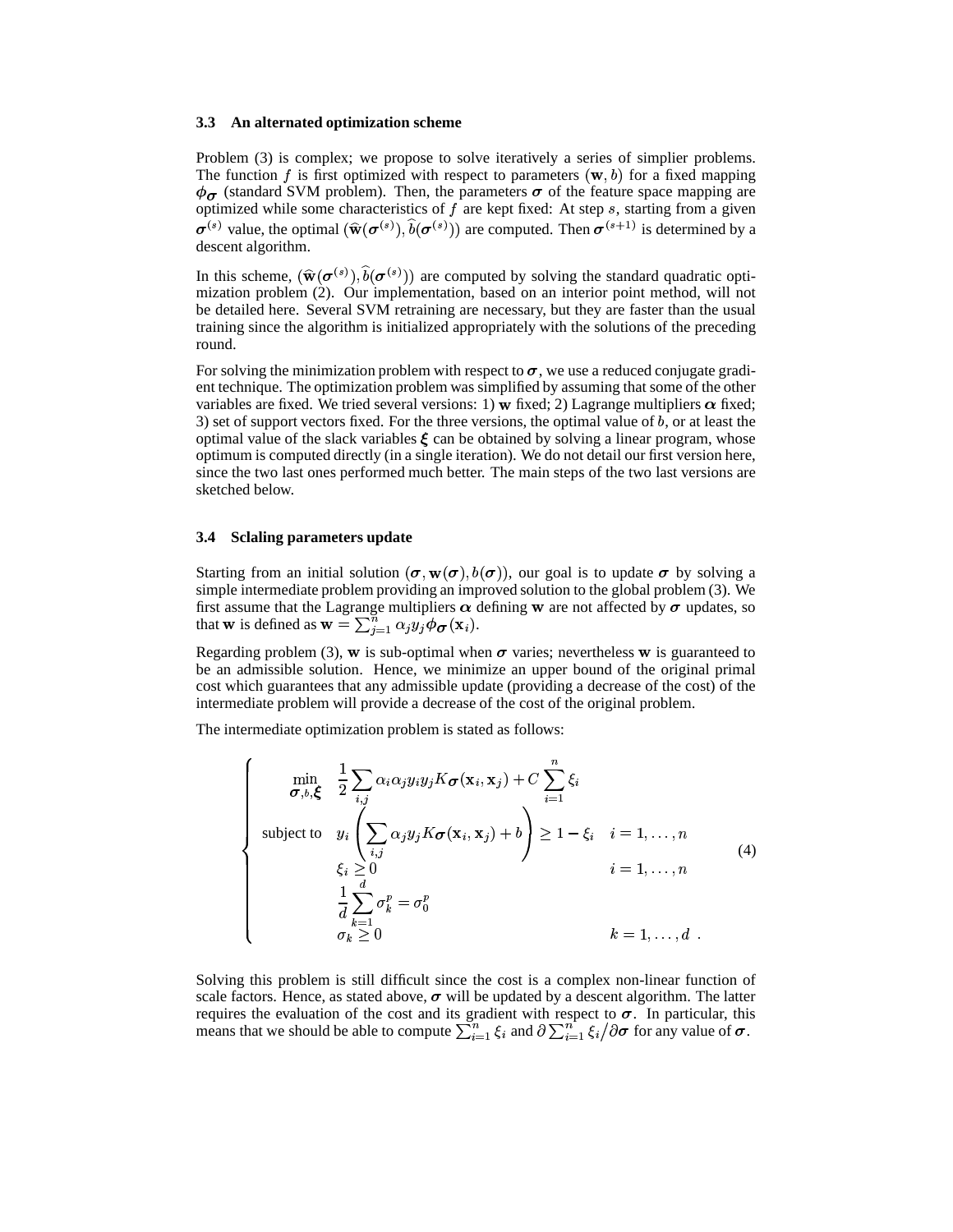For given values of  $\sigma$  and  $\alpha$ ,  $\xi$  is the solution of the following problem:

$$
\begin{cases}\n\min_{b,\xi} & C \sum_{i=1}^{n} \xi_i \\
\text{subject to} & y_i \left( \sum_{j=1}^{n} \alpha_j y_j K \sigma(\mathbf{x}_i, \mathbf{x}_j) + b \right) \ge 1 - \xi_i \quad i = 1, ..., n \\
& \xi_i \ge 0 \qquad i = 1, ..., n \n\end{cases}
$$
\n(5)

whose dual formulation is

$$
\left\{\n\begin{array}{ll}\n\max_{\mu} & \sum_{i=1}^{n} \mu_i \left\{ 1 - y_i \left( \sum_{j=1}^{n} \alpha_j y_j K \sigma(\mathbf{x}_i, \mathbf{x}_j) \right) \right\} \\
\text{subject to} & \sum_{i=1}^{n} \mu_i y_i = 0 \\
& C \geq \mu_i \geq 0\n\end{array}\n\right.\n\tag{6}
$$

This linear problem is solved directly by the following algorithm: 1) sort  $1-y_i \ (\sum_{j=1} \alpha_j)$ <br>side and for all ne  $\sqrt{2n}$   $K(\sqrt{2})$   $\binom{n}{i-1}$   $\alpha_i y_j K(\mathbf{x}_i, \mathbf{x}_j)$  in descending order for all positive examples on the one side and for all negative examples on the other side; 2) compute the pairwise sum of sorted side and for all negative examples; 3) set  $\mu_i = C$  for all  $= C$  for all positive and negative examples whose sum is positive.

With  $\mu$ ,  $C \sum_{i=1}^{n} \xi_i$  and its derivative with respect to  $\sigma$  are easily computed. Parameters  $\sigma$  are then updated by a conjugate reduced gradient technique, *i.e.* a conjugate gradient algorithm ensuring that the set of constraints on  $\sigma$  are always verified.

#### **3.5 Updating Lagrange multipliers**

Assume now that only the support vectors remain fixed while optimizing  $\sigma$ . This assumption is used to derive a rule to update at reasonable computing cost the Lagrange multipliers  $\alpha$  together with  $\sigma$  by computing  $\partial \alpha / \partial \sigma$ . At  $(\alpha, \sigma, b)$ , the following holds [3]:

1. for support vectors of the first category  $f_{\sigma}(\mathbf{x}_i) = y_i$ 

$$
\sum_{j=1}^{n} \alpha_j y_j K \sigma(\mathbf{x}_i, \mathbf{x}_j) + b = y_i ; \qquad (7)
$$

2. for support vectors of the second category (such that  $\xi_i > 0$ )  $\alpha_i = C$ .

From these equations, and the assumption that support vectors remain support vectors (and that their category do not change) one derives a system of linear equations defining the derivatives of  $\alpha$  and b with respect to  $\sigma$  [3]:

1. for support vectors of the first category

$$
\sum_{j=1}^{n} \frac{\partial \alpha_j}{\partial \sigma} y_j K \sigma(\mathbf{x}_i, \mathbf{x}_j) + \sum_{j=1}^{n} \alpha_j y_j \nabla \sigma K \sigma(\mathbf{x}_i, \mathbf{x}_j) + \frac{\partial b}{\partial \sigma} = 0 \tag{8}
$$

2. for support vectors of the second category  $\frac{\partial \alpha_i}{\partial \sigma} = 0$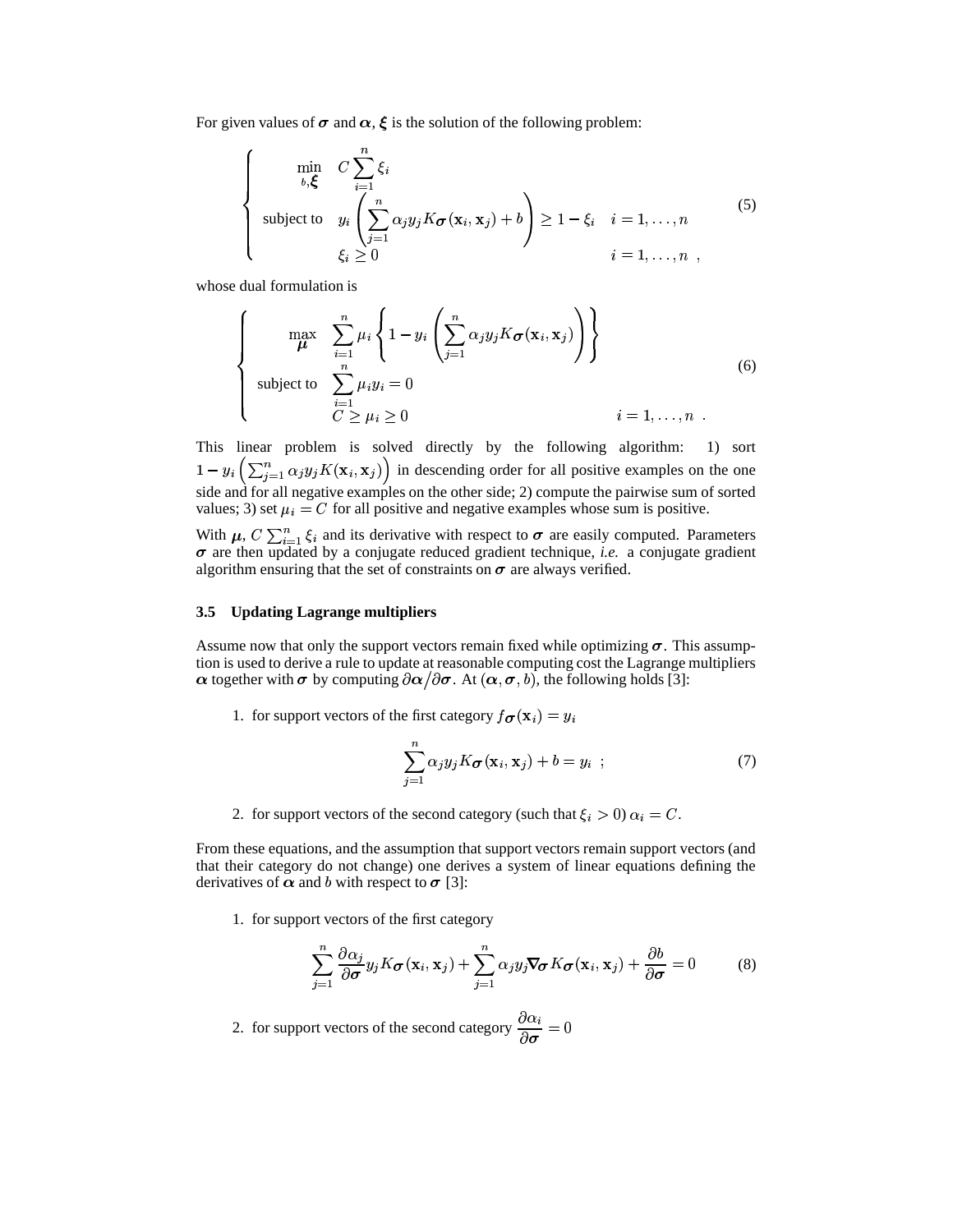3. Finally, the system is completed by stating that the Lagrange multipliers should

obey the constraint 
$$
\sum_{j=1} \alpha_j y_j = 0
$$
:  

$$
\sum_{j=1}^n \frac{\partial \alpha_j}{\partial \sigma} y_j = 0
$$
(9)

The value of  $\alpha$  is updated from these equations, and the step size is limited to ensure that  $C > \alpha_i > 0$  for support vectors of the first category. Hence, in this version, w is also an admissible sub-optimal solution regarding problem (3).

# **4 Experiments**

In the experiments reported below, we used  $p = 2$  for the constraint on  $\sigma$  (3). The scale parameters were optimized with the last version, where the set of support vectors is assumed to be fixed. Finally, the hyper-parameters  $(\sigma_0, C)$  were chosen using the span bound [3]. Although the value of the bound itself was not a faithful estimate of test error, the average loss induced by using the minimizer of these bounds was quite small.

#### **4.1 Toy experiment**

In [9], Weston *et al.* compared two versions of their feature selection algorithm, to standard SVMs and filter methods (*i.e.* preprocessing methods selecting features either based on Pearson correlation coefficients, Fisher criterion score, or the Kolmogorov-Smirnov statistic). Their artificial data benchmarks provide a basis for comparing our approach with their, which is based on the minimization of error bounds. Two types of distributions are provided, whose detailed characteristics are not given here. In the linear problem, 6 dimensions out of 202 are relevant. In the nonlinear problem, two features out of 52 are relevant. For each distribution, 30 experiments are conducted, and the average test recognition rate measures the performance of each method.

For both problems, standard SVM achieve a 50% error rate in the considered range of training set sizes. Our results are shown in Figure 1.



Figure 1: Results obtained on the benchmarks of [9]. Left: linear problem; right nonlinear problem. The number of training examples is represented on the  $x$ -axis, and the average test error rate on the  $y$ -axis.

Our test performances are qualitatively similar to the ones obtained by gradient descent on the radius/margin bound in [9], which are only improved by the forward selection algorithm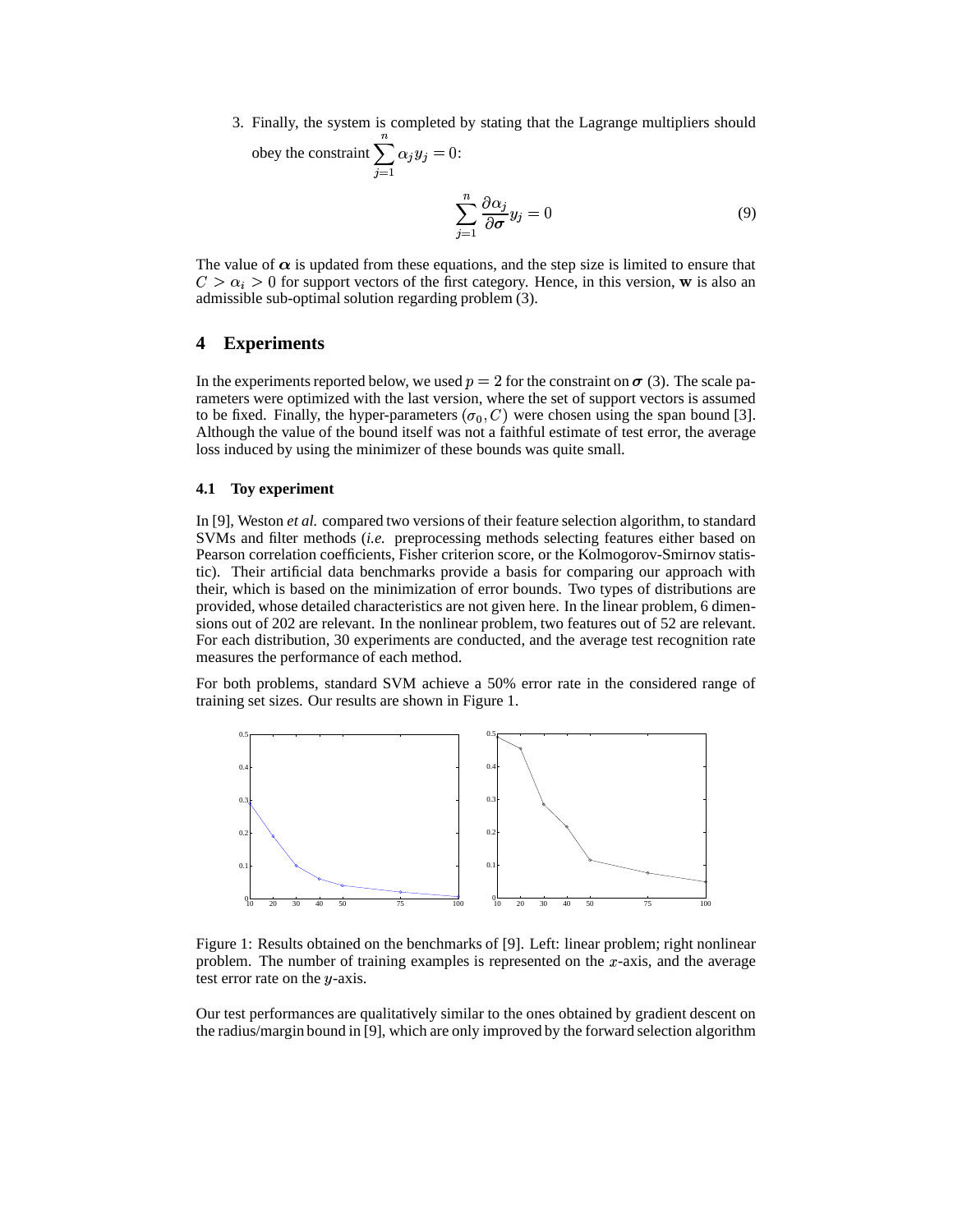minimizing the span bound. Note however that Weston *et al.* results are obtained after a correct number of features was specified by the user, whereas the present results were obtained fully automatically. Knowing the number of features that should be selected by the algorithm is somewhat similar to select the optimal value of parameter p for each  $\sigma_0$ .

In the non-linear problem, for  $n = 10$  training examples, an average of 26.5 features are selected; for  $n = 100$ , an average of 6.6 features are selected. These figures show that in the non-linear problem, for  $n$  selected; for  $n = 100$ , an avera selected; for  $n = 100$ , an average of 6.6 features are selected. These figures show that although our feature selection scheme is effective, it should be more stringent: a smaller value of  $p$  would be more appropriate for this type of problem. The two relevant variables value of p would be more appropriate for this type of problem. The two relevant variables<br>are selected in 47% of cases for  $n = 10$ , in 90% for n=50, and in 100% for  $n = 75$  and<br> $n = 100$ . For these two sample sizes, they a e selected in 47% of cases for  $n = 10$ , in 90% for n=50, and in 100% for  $n = 100$ . For these two sample sizes, they are even always ranked first and second.

Regarding training times, the optimization of  $\sigma$  required an average of over 100 times more computing time than standard SVM fitting for the linear problem and 40 times for the nonlinear problem. These increases scale less than linearly with the number of variables, and are certainly yet to be improved.

#### **4.2 Expression recognition**

We also tested our algorithm on a more demanding task to test its ability to handle a large number of features. The considered problem consists in recognizing the happiness expression among the five other facial expressions corresponding to universal emotions (disgust, sadness, fear, anger, and surprise). The data sets are made of  $70 \times 60$  gray level images of frontal faces, with standardized positions of eyes, nose and mouth. The training set comprises 60 positive images, and 180 negative ones. The test set is made of 40 positive images and 110 negative ones. and 110 negative ones.

We used the raw pixel representation of images, resulting in 4200 highly correlated features. For this task, the accuracy of standard SVMs is 92.6% (11 test errors). The recognition rate is not significantly affected by our feature selection scheme (10 errors), but more than 1300 pixels are considered to be completely irrelevant at the end of the iterative procedure (estimating  $\sigma$  required about 80 times more computing time than standard SVM). This selection brings some important clues for building relevant attributes for the facial recognition expression task.

Figure 2 represents the scaling factors  $\sigma$ , where black is zero and white represents the highest value. We see that, according to the classifier, the relevant areas for recognizing the happiness expression are mainly in the mouth area, especially on the mouth wrinkles, and to a lesser extent in the white of the eyes (which detects open eyes) and the outer eyebrows. On the right hand side of this figure, we displayed masked support faces, *i.e.* support faces scaled by the expression mask. Although we lost many important features regarding the identity of people, the expression is still visible on these faces. Areas irrelevant for the recognition task (forehead, nose, and upper cheeks) have been erased or softened by the expression mask.

# **5 Conclusion**

We have introduced a method to perform automatic relevance determination and feature selection in nonlinear SVMs. Our approach considers that the metric in input space defines a set of parameters of the SVM classifier. The update of the scale factors is performed by iteratively minimizing an approximation of the SVM cost. The latter is efficiently minimized with respect to slack variables when the metric varies. The approximation of the cost function is tight enough to allow large update of the metric when necessary. Furthermore, because at each step our algorithm guaranties the global cost to decrease, it is stable.